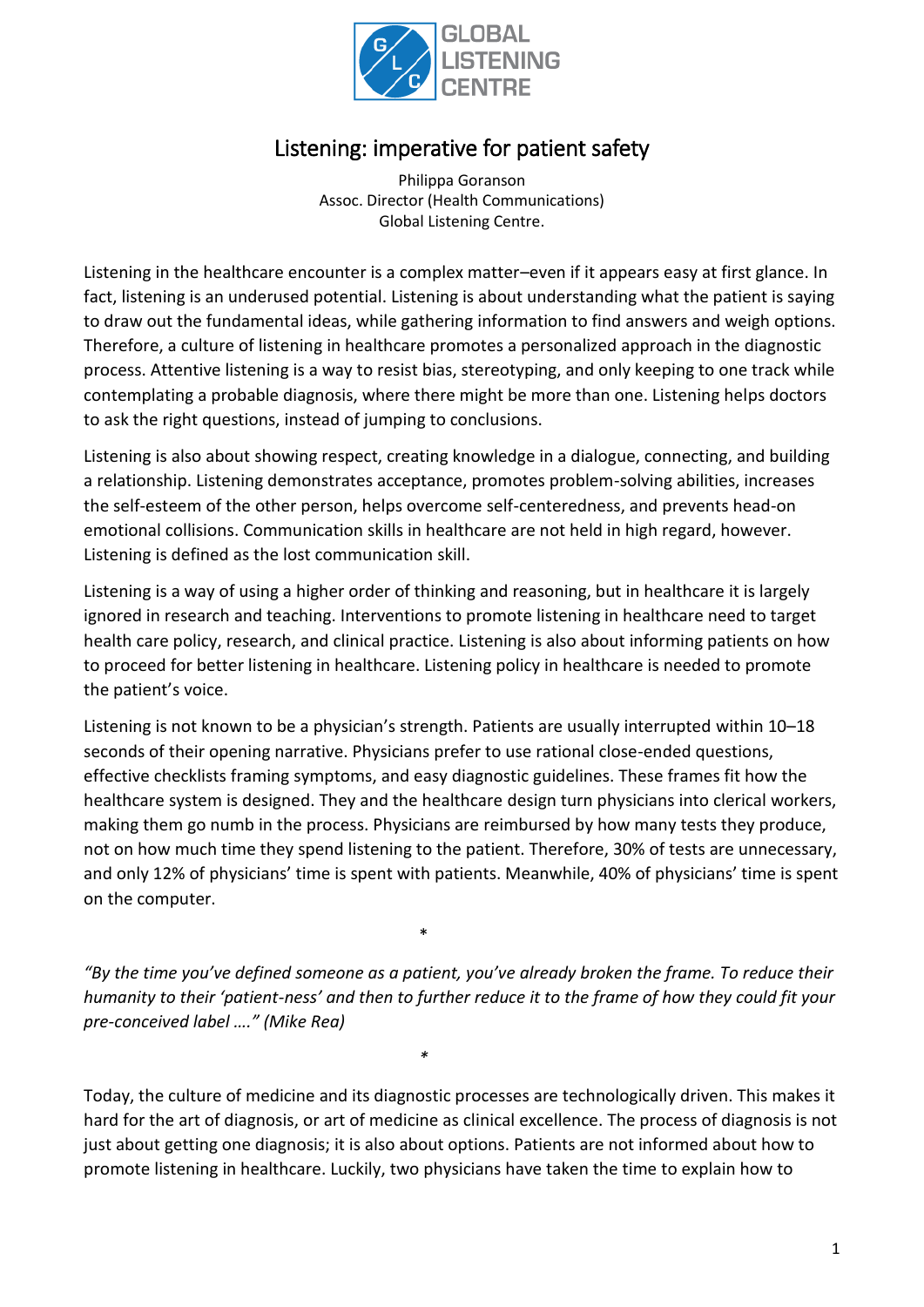

proceed for enhanced listening on how to avoid misdiagnosis. The challenges they give are a provocation on the typical medical encounter of today. These two doctors want to empower patients in the diagnostic process, and make sure patients are aware of what to ask, what to do, and how to present their patient narrative. Did you know that 80% of diagnoses can be made just by a patient's narrative? The patient narrative is in fact more effective than tests or a physical exam. Studies since the 1950s have repeatedly shown this, according to Dr. Leana Wen.

Dr. Leana Wen has written a book in collaboration with Dr. Joshua Kosowsky entitled *When doctors don't listen: How to Avoid Misdiagnoses and Unnecessary Tests* (2013). The *Wall Street Journal* wrote in its review of this book that one in twenty hospitalized patients die because of misdiagnosis. The problems of misdiagnosis and medical errors can also to be understood as a lack of narrative medicine and health literacy in the culture of healthcare.

Narrative medicine as a communication skill is linked to the use of active listening in healthcare. It is a strategy to make it easier for physicians to grasp the patient in a holistic sense, dealing with the individual stories of patients in clinical practice. Narrative medicine also encourages creativity and self-reflection in physicians.

Health literacy as a communication skill concerns physicians' ability to gather information and speak to the patient in a way that the patient understands. It is about using plain language in the health care encounter, and also making sure the patient has understood the medical procedure and medical recommendations properly. Health literacy includes patient empowerment, and attuning patients to the culture of healthcare. The risks of poor health literacy lead to failures. Health literacy as a strategy creates a shame-free environment by making it easier for patients to ask questions. As a policy or leadership strategy, it needs to be addressed from both sides. This in turn exposes the need for more medical humanities in medical training, and in healthcare generally.

A study published in the *Journal of Medical Humanities*, "What is the Role of the Arts in Medical Education and Patient Care? A Survey-based Qualitative Study" (2018) showed that 72% of American medical students at Harvard Medical School (HMS) are positive about integrating health humanities into medical education. This is because medical/health humanities in healthcare can promote a listening approach by means of enhancing diagnostic skills, medical knowledge/fund of knowledge, creative thinking, cultural competence, visual and observational skills, empathy, and increased humanism.

*"Know your past medical history, your past surgeries, your allergies, medications that you're taking. That should be second nature to you. If it's complicated write it down." (Leana Wen in Everyday Health)* 

\*

*\**

The problems of medical errors and misdiagnoses relate to several major findings uncovered in the major report "To Err is Human: Building a Safer Health System," by The Institute of Medicine (IOM) in 2000. Its findings correspond to the discussion in the book by Drs. Kosowsky and Wen. Common faults that lead to medical error are: failure to diagnose, delayed diagnosis, incorrect diagnosis, failure to order appropriate tests, failure to address abnormal results, failure to address atypical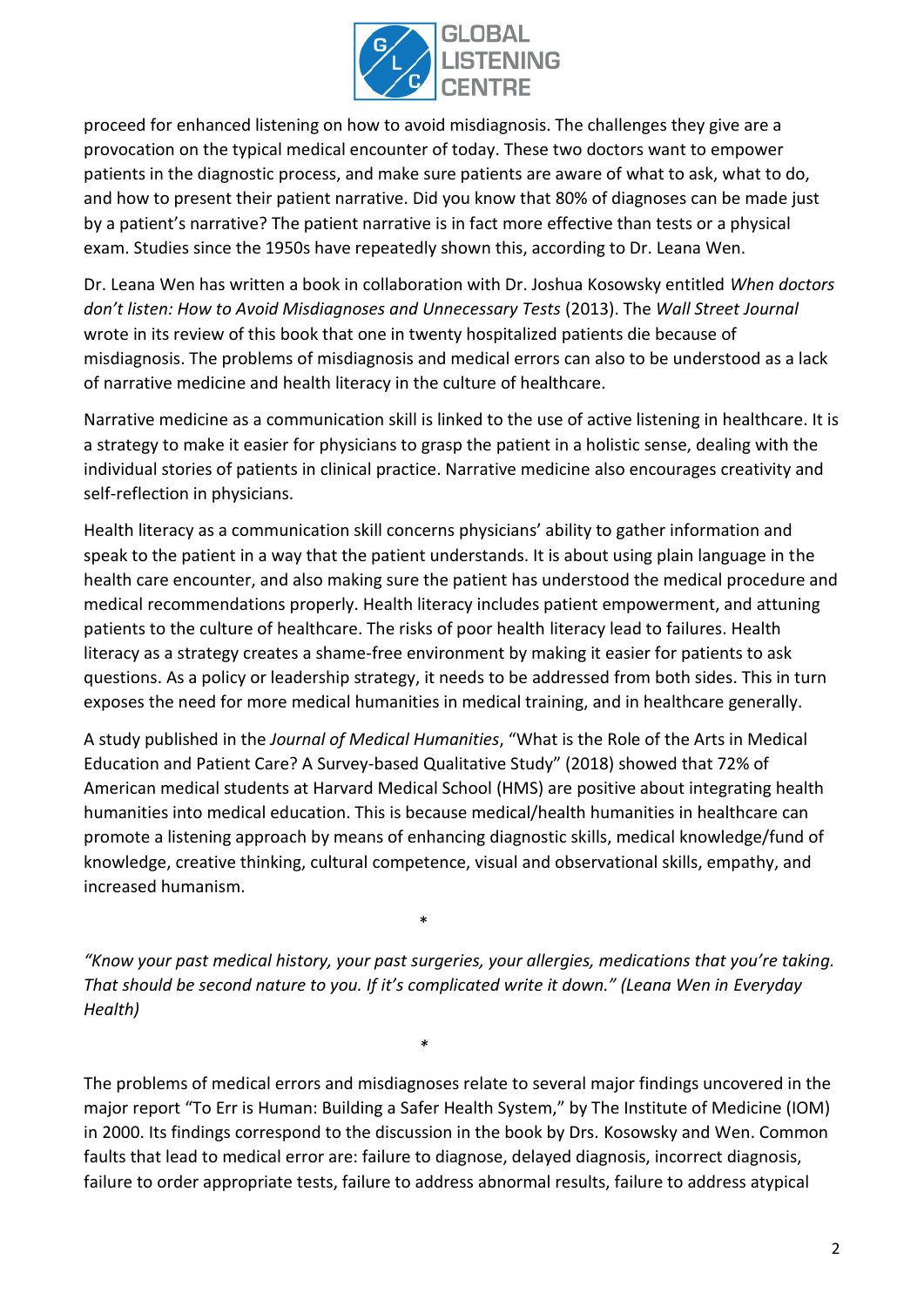

presentations of unusual problems, bias toward patients with correct or incorrect psychiatric diagnosis, failure to communicate, failure to review medical records, poor professional rapport, failure to use clinical information, failure to avoid first impression- or intuition-based diagnosis, and lack of differential diagnosis.

*"A substantial difference exists between hearing and listening, On the one hand, hearing is merely an involuntary physical response to the environment, Listening, on the other hand, is a process that includes hearing, attending to, understanding, and responding to spoken messages." (Eugene D. Fanning)*

In 2013, Dr. Kosowsky tweeted: "More evidence that misdiagnosis has nothing to do with tests and everything to do with communication." Dr. Kosowsky attached an article from *MedPageToday* entitled "Errors Traced to Initial Patient Visit" (2013), based on two studies from *JAMA Internal Medicine*, showing some startling numbers: 80% of all medical errors have to do with breakdowns in the physician-patient encounter, and more than 40% of these errors involve two or more breakdowns in the process. Most primary care visits are followed by unplanned hospitalization, or revisits to primary care within 14 days, or visits to the emergency department. In 85.8% of the cases, a different physician saw the patient on the return visit. Alarmingly, 51.6% of errors were discovered because the original signs and symptoms did not resolve. In 34.8% of these, the error was discovered due to the evolution of the original signs and symptoms. In 22.6%, however, the error was discovered due to the appearance of new symptoms. Finally, in 64.7%, the primary symptom at the initial visit was directly related to the diagnostic error.

#### **A philosophy of listening can clarify the imperative of listening**

Among Western thinkers, Plato was one of the most important philosophers of listening, since his dialogues are accounts of his listening to Socrates. Professor of education and social policy expert Sophie Haroutunian-Gordon discusses Plato's *Symposium* dialogue between Socrates and Diotima in her article "Plato's philosophy of listening" (2011). Sophie Haroutunian-Gordon investigates the role of the listener and speaker in relation to Socrates as a questioner and seeker of knowledge, and how it is possible to find a philosophy of listening with the help of Plato. A philosophy of listening according to Plato is an invitation to question listening and speaking in four steps. Firstly, the aim of listening is to address a question to which one does not know the answer. The first aim of listening is to identify a question that cannot be resolved by just one person. The resolution lies in working to understand what the other has to say. Secondly, the nature of listening concerns itself with how questions are addressed by listening. The nature of listening involves reasoning, inferences, consequences, exposing error, and forming the question one is trying to resolve. Thirdly, Plato discusses the role of the listener, who forms a question that is even more eager than the initial question. The role of the listener needs to be understood from the point of view of modifying or resolving the question from what has been heard. The role of the listener is not just to draw implications about the immediate meaning, but also to find the meaning about the statements. The fourth step in Plato's philosophy of listening concerns the relationship between the listener and the speaker. The role of the speaker is to prepare the listener to listen to what is going to be said, while the role of the listener is to show the speaker what needs to be said in order for the listener to attend.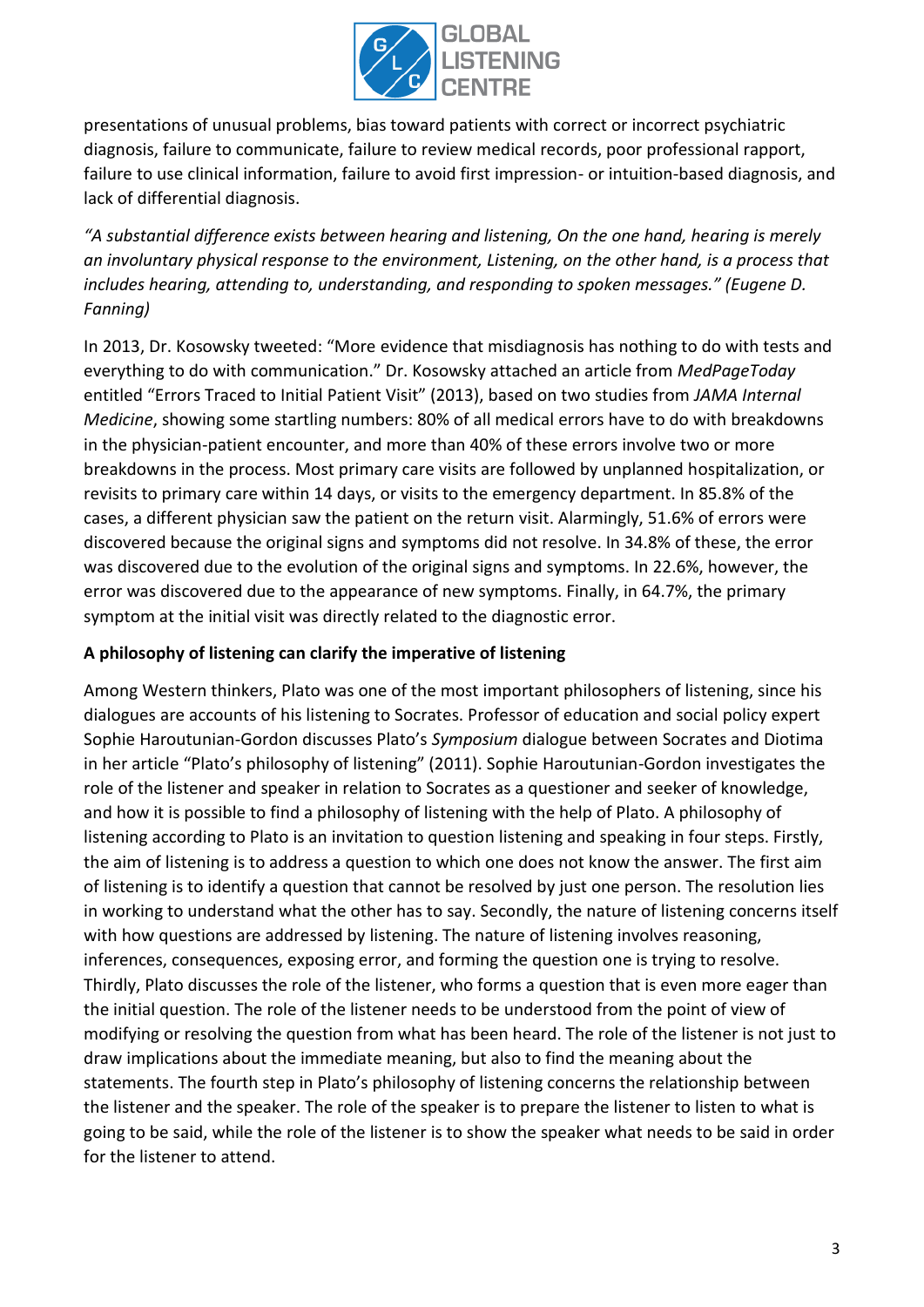

*"Have listeners let the speakers know what they need to say in order to engage their attention and draw inferences about the meaning of what has been said. In short, are listeners and speakers working together to form and address questions of shared concern?" (Sophie Haroutunian-Gordon)*

*\**

How do we recognize the best qualifications of listening in the healthcare setting? The relationship between the patient and doctor is often up for debate in terms of the lack of listening. The lack of a listening culture is a deep and complex question. There are many reasons for the lack of listening, and many have to do with the rational culture of medicine, plus the Western basis of thinking and acting.

How did we end up in this situation? Listening is often included among communication skills, but the role of the listener is never in the spotlight. The paradox of listening in healthcare is that it puts the patient as the first speaker, and gives the patient power over the situation. All too often, patients are interrupted, or are just given a diagnosis to get things moving–often even the wrong diagnosis that then eliminates further listening.

\*

*"At some point, the real bar should be whether or not you can actually listen to patients and talk to them." (Dr. Stephen Klasko, in the CNBC)*

*\**

We also need to consider the polarity in the culture of discourse and listening. The Greek term *logos* can be understood as part of the foundation of how the body of knowledge in diagnosis is structured (the discourse). Within the philosophy of listening, logos does not correspond to the notion and capacity of listening; it is closer to rhetoric, word, speech, and the order of knowledge, reason, and discourse. The problem at hand is explained in the philosophy of listening as a shortcoming in Western thought that ignores the listening processes. In the philosophy of listening, the concept *legein* is explained as a better option, since its meaning is of a different nature. Legein takes into account sheltering, gathering, and receiving, and is close to the cognitive idea of proper hearing. Culturally and historically, there has been an imbalance between these two concepts: logos has worldwide acceptance, whereas legein has been disregarded.

## **The fabric of listening**

The art of listening has its own fabric. Listening has certain core values. I have compared two books, *Active Listening* and *Solving Tough Problems*, both concerned about listening, which conceptualize differently, but lead to similar conclusions.

Central ideas of listening in the book *Active Listening* from the Center for Creative Leadership shows an active listening skill set that corresponds to the idea and culture of legein:

- $\Box$  Pay attention: body language, nonverbal affirmation, the other person, frame of mind
- $\Box$  Hold judgment: open mind, practice empathy, acknowledge difference, be patient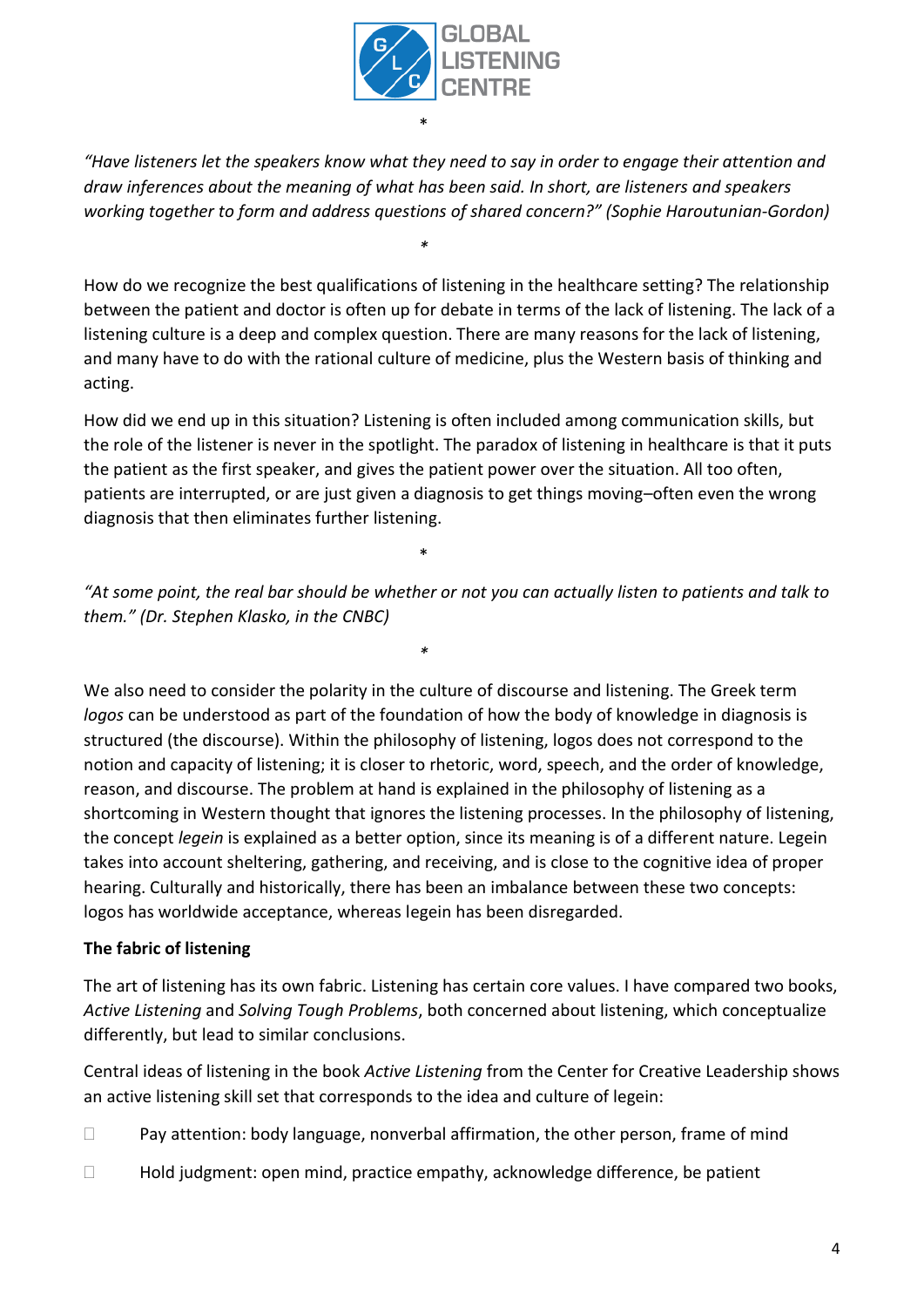

- $\Box$  Reflect: paraphrase information, paraphrase emotion
- $\Box$  Clarify: open-ended questions, clarify questions, probing questions
- □ Summarizing
- Sharing

Adam Kahane shows us in his book *Solving Tough Problems* some other general concepts and explanations to create a good listening culture:

 $\Box$  Openness: experience something new from others, open listening is the basis for creativity

 $\Box$  Reflectiveness: gives new ideas about others and oneself, reflective listening is about hearing the contribution of ones' own voice

 $\Box$  Empathy: listening with total presence

#### **When doctors don't listen**

Physicians Dr. Leana Wen and Dr. Joshua Kosowsky have written the book *When doctors don't listen*. Its most important parts are the practical guidelines to optimize listening in healthcare. Conceptually, the practical tips and steps for action to make doctors more attuned to patients' narratives align with the fabric of listening. This can also be called the practice of legein. Listening as legein in healthcare is about avoiding everything that may lead doctors astray from the patients' own descriptions and experiences. Drs. Wen and Kosowsky clearly expose the different steps that correspond to the four categories in the Platonic philosophy of listening. In practice, the book *When doctors don't listen* gives the reader practical tips and reflections showing how the role of the speaker can prepare the listener, and how the role of the listener needs to be created in order for the listener to attend. The tips and reflections are a means to go beyond cookbook diagnosing (using only prefabricated questions and fitting the patient into the healthcare system instead of listening properly to the patient), artificial intelligence, algorithms, and formulas that lead to inaccurate diagnoses, absurd healthcare costs, and unhappy patients. The role of the listening physician and the role of the speaking patient are very needed in order to make healthcare attuned to the individual patient instead of worse case scenarios and a generic diagnosing culture. A culture of attentive listening steers away from the pitfalls of cookbook medicine, where there is usually a misplaced emphasis on the chief complaint, whereas a diagnostic process is more complicated than that. In medical practice, there also tends to be an unshakeable belief in science that can serve as an obstacle to listening.

Historically there have been several medical eras of diagnosing. The current era is that of depersonalized diagnosis. The question is therefore whether the fund of knowledge in medical science needs to be elaborated on to make way for better integration of a communicative value for a smoother diagnostic process.

\*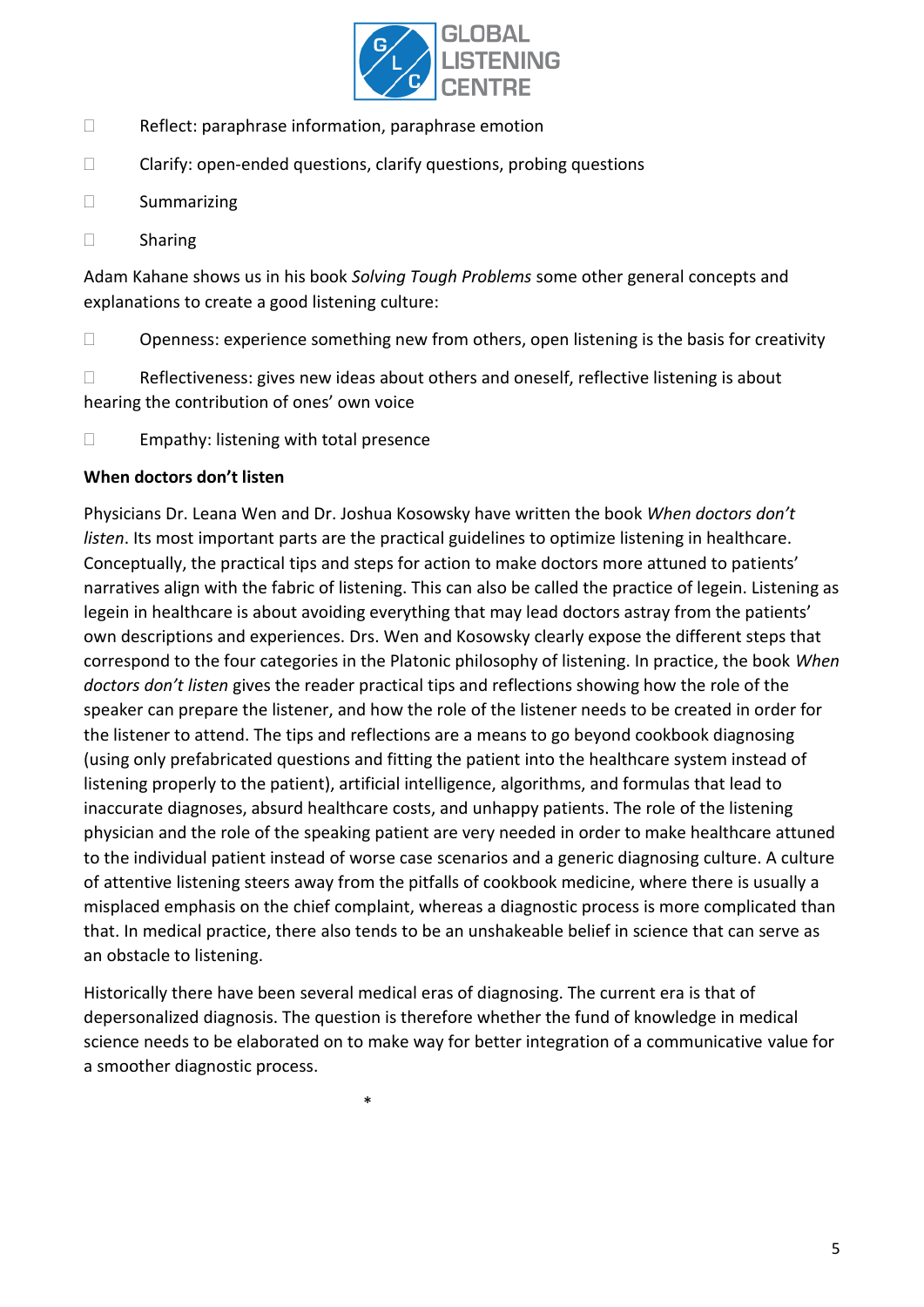

*"Listening is crucial to gaining complete understanding of situations. Without this full understanding, one can easily waste everyone's time by solving the wrong problem or merely addressing a symptom, rather than a root cause." (Brigette Hyacinth)*

*\**

\*

\*

The BMJ Leader (Erwin Loh, 2018) reported that artificial intelligence is very accurate in certain cases, and useful for interpretative imagery. Physicians still outperform algorithms in diagnostic accuracy by 84.3% vs. 51.2% of AI diagnostics, however. Even if IBM Watsons can quickly analyze large amounts of patient data, these artificial intelligence analyses are hard to translate into "real world clinical practice." At the same time as BMJ Leader published its results, Babylon Health announced that an AI algorithm scored higher than humans on the written diagnostics test: 81% for AI vs. 72% for humans. The problem with digital information, though, is that information might not always be correct or up to date. The patient, on the other hand, will always be the best latest update, and have the most accurate account.

*"In practice, she (Diana E. Forsythe) once told me, late at night after a long AMIA (American Medical Informatics Association) meeting, most medicine is ten parts culture to one part real science. From a medical anthropologist's point of view, a good deal of what happens in healthcare is invisible to most clinicians. Imagine that. (Tom Ferguson, e-patients–how they can help us heal healthcare*)

The World Economic Forum has noted that since 2015, artificial intelligence skills are at a steady seventh place in healthcare, with artificial intelligence steadily augmenting in this sector. The top five countries with the highest penetration of artificial intelligence are the United States, China, India, Israel, and Germany. The World Economic Forum estimates that the amount of work done by machines will jump from 29% to 50% by 2025.

When Dr. Leana Wen did a book presentation of *When doctors don't listen* in the independent bookstore Politics and Prose in Washington D.C. in 2014, she explained why her book is especially important to her, and how she wants to help others avoid unnecessary tests that lead to complications and hospitalization, or how to avoid not getting the right diagnosis in time. The first two stories in the book are her personal ones. Number one is about when she treated a man who had chest pains, and who was put through unnecessary testing, hospitalization, and complications from testing, and who did not get more information out of healthcare than he had put in. Even if he had become worse due to these procedures, however, he still felt lucky because so much was going on. Number two is about her own mother, who was wrongly diagnosed several times, and then her correct and lethal diagnosis was delivered too late. Dr. Wen's mother died of breast cancer that would have been treatable if her mother had known to speak up, and if physicians had not been biased by incorrect medicalization. Dr. Wen also explained that she, and her mother, were both afraid she might lose her job for writing this book.

#### **Prescriptions for patients: how to make doctors listen**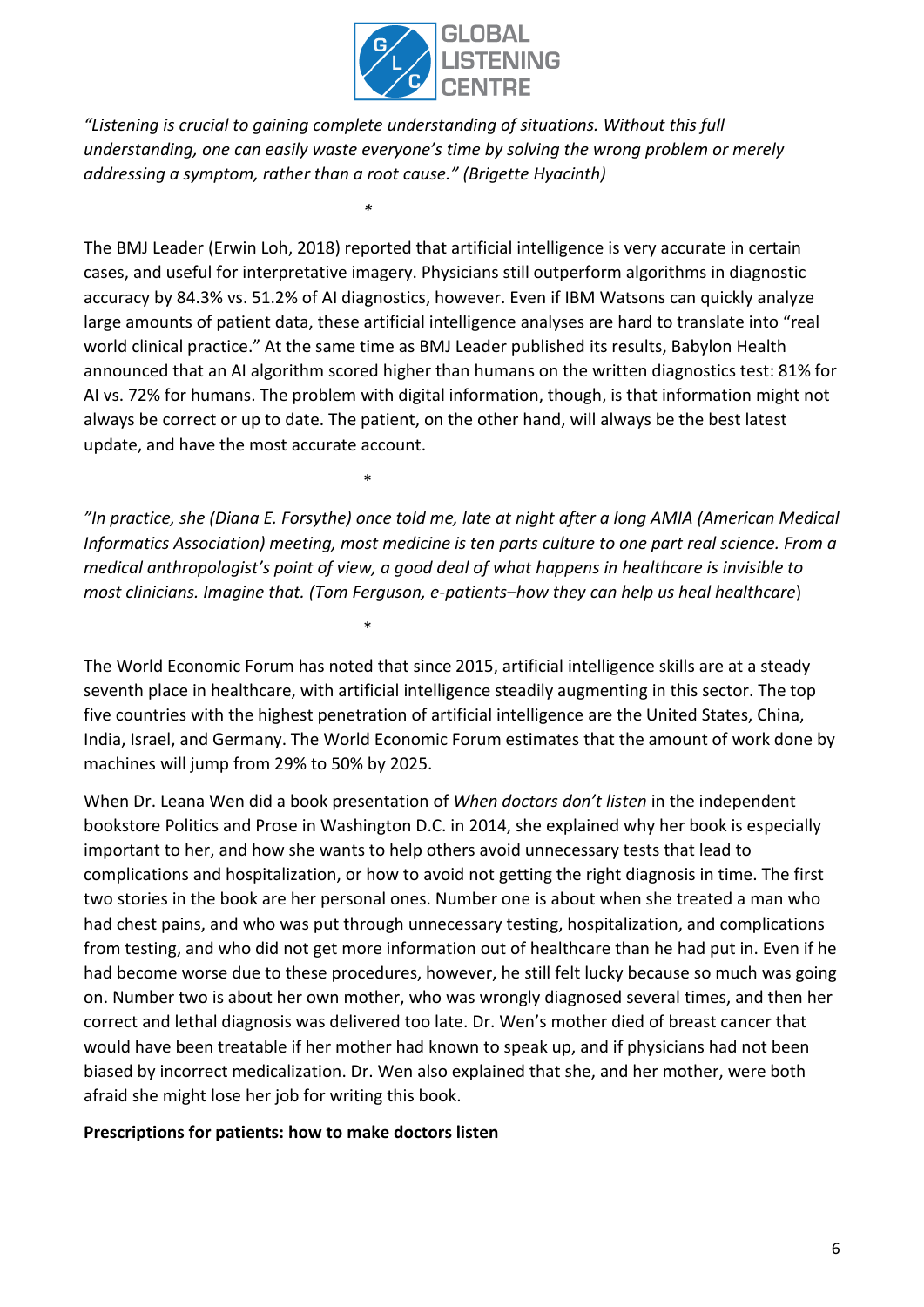

Drs. Wen and Kosowsky create eight pillars for patients to get the right diagnosis from their doctors. The processes and tips they give are attempts to make the patient's voice break through in the diagnostic process. The eight pillars are the same as Plato's fourth criteria: how the speaker (patient's voice) can prepare the listener (physician) on the role of the listener to make the listener attentive. The patient actually has to check on everything the physician it trying to do, even during the physical exam. This can seem annoying to a physician, but it should be embraced. The patient will help the physician get the right diagnosis at an earlier stage. By activating the patient, the physician will perform better in the complex stages of trying to reach a correct diagnosis, differential diagnosis, or at least be communicative about the working diagnosis. The eight pillars, then, are a way of developing a working diagnosis. As a patient therefore needs to grasp how a diagnostic process works. Drs. Wen and Kosowsky explain that it is useless being "a good patient" (i.e., a silent one), since this will lead to inferior care. "Medical care is not a popularity contest," they state; rather, it is about life and death.

These eight pillars by Drs. Wen and Kosowsky will help patients get a correct diagnosis:

#### **Tell your whole story**

The most important thing is to let the patient tell their story.

Your story is the key to your diagnosis. How is your daily life affected by your illness? What were you doing when the symptoms started? Has this illness prevented you from doing things you normally do? The story needs to include the timing of symptoms, the pace of change, the onset of symptoms, their severity and changes over time, and their chronology; surprising changes need to be emphasized.

If your doctor is not listening, start over, interrupt when interrupted, ask your own questions, explain what worries you most, and, if you need to explain yourself better, create a worksheet where you draw everything out, using simple language; if there is a diagnosis you are concerned about making, be sure to explain this.

In your story, you will need to be clear about your primary symptom, which should be written down as your chief complaint. If you have multiple symptoms, be careful about making them your chief complaint.

#### **Insert yourself into the doctor's thought process**

To make sure you get the right diagnosis or diagnoses, you have to break the culture of silencing from the doctor's side. Make sure to integrate your story into your doctor's thinking process, asking questions as the doctor goes along. If your doctor is not really listening, or plays dumb, make sure to find out what diagnosis your doctor is working on, and find out how this diagnosis corresponds to your symptoms, or what is missing, and find a way to partner with your doctor.

#### **Participate in your physical exam**

Before the physical exam starts, make sure to have a conversation about what your doctor is looking for, and make sure the findings correspond to your diagnosis; if there are abnormal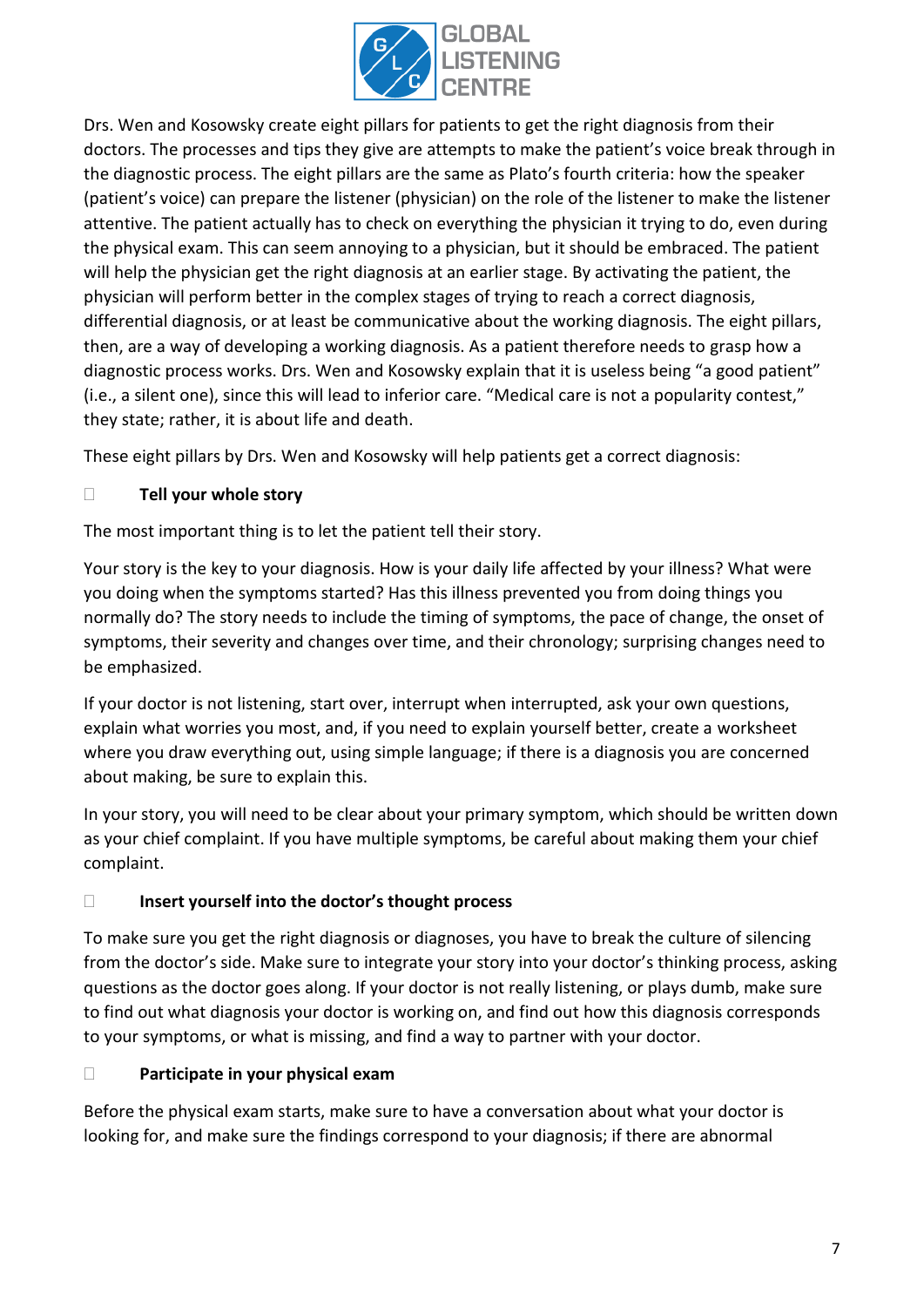

findings, ask what they mean, making sure you are a part of your doctor's thought process throughout.

## **Make the differential diagnosis together**

It is paramount for you and your doctor to make a differential diagnosis and working diagnosis together. As a patient, you have to integrate yourself into the diagnostic process. If you are having problems with a differential diagnosis, speak up and ask for clarification. If none of the diagnosis makes sense to you, it will likely lead to a bad treatment plan.

## **Partner for the decision-making process**

At this stage, it is important to narrow down the possible diagnoses. Make sure your doctor explains what diagnosis they are looking for before sending you for testing. Discuss options before you consent to any testing, and make sure you are clear about the working diagnosis. If there seems to be a need for more tests, be sure to ask why. If your doctor will not explain, ask what they would do if they were the patient.

## **Apply tests rationally**

Do not just consent to tests. Make sure their risks, benefits, and alternatives are explained to you beforehand. If you have concerns about tests and your doctor is not answering you, rephrase your questions. Ask if the tests will confirm or rule out the working diagnosis, or the definite diagnosis.

## **Use common sense to confirm the working diagnosis**

At the end of the visit, you should have reached a working diagnosis with your doctor. If the working diagnosis does not really make sense, ask more questions about your symptoms and their course. Get a grasp of *why* and *how* questions at this point. Ask what else can explain your symptoms, and what the doctor actually knows about the working diagnosis at this stage. Be careful if your doctor only appears to be focused on one diagnosis.

## **Integrate diagnosis into the healing process**

Once you have a diagnosis, find out as much as you can about it. Find out the natural cause of the illness. What should you expect of it? What are the warning signs if the diagnosis is wrong? What should you be on the lookout for? Make sure you know what your doctor knows, and find out about several options before you start any treatment.

Patient participation and empowerment is key to patient safety. Drs. Wen and Kosowsky have given advice on how to enhance a listening strategy for getting a correct diagnosis at an early stage. Many patients today struggle in their healthcare settings, because they do not know how to act in a healthcare encounter. These eight pillars for enhanced listening in healthcare by need to be discussed more openly and often to help create a better culture of listening in healthcare.

## **References:**

Abel, Gregory A., Doyle, Jennifer, Katz, Joel T., Mullangi, Samyukta, Piawah, Sorbarikor, Pories, Susan E., "What is the Role of the Arts in Medical Education and Patient Care? A Survey- based Qualitative Study", *Journal of Medical Humanities*, 2018-08-04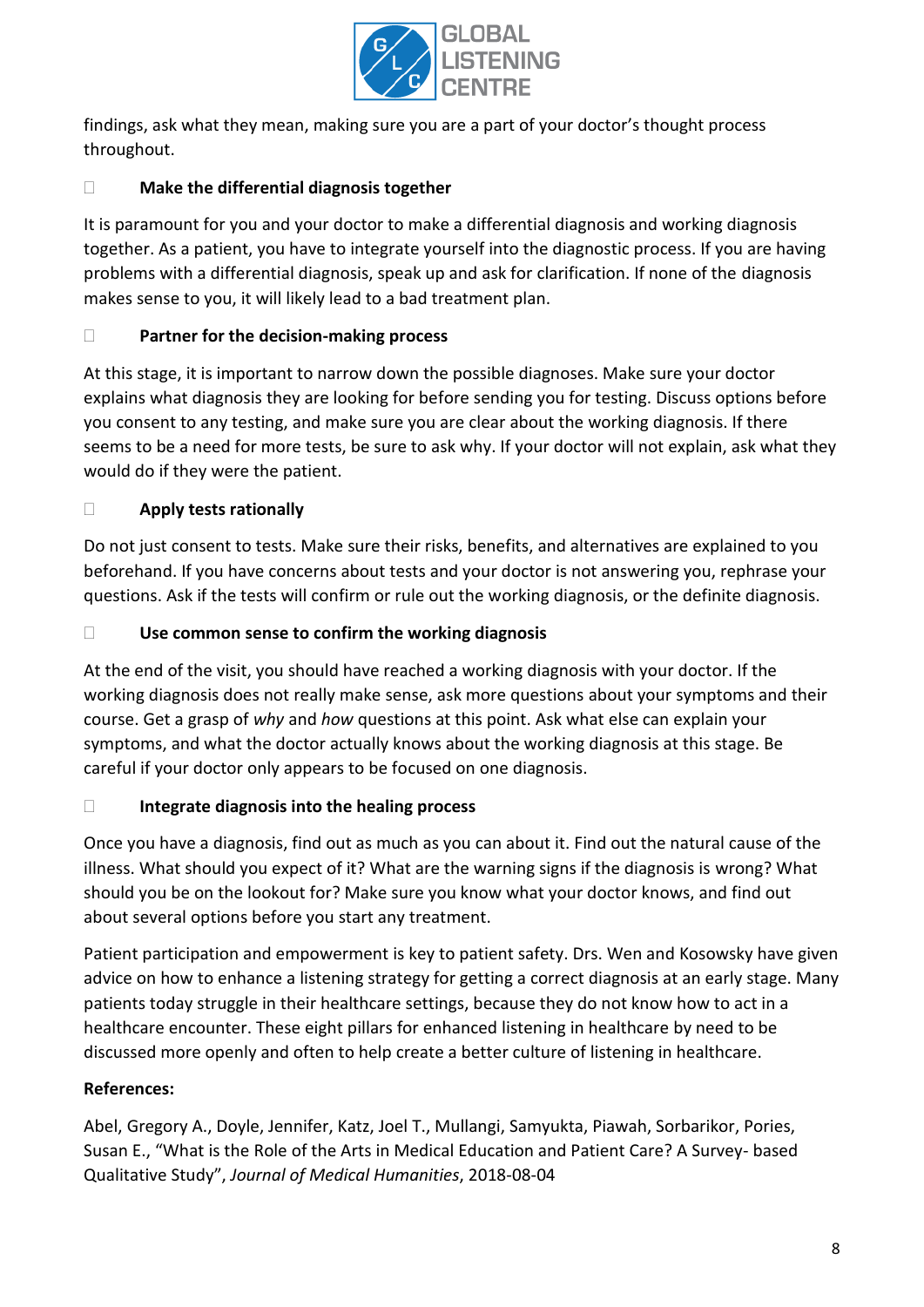

Bankhead, Charles, "Errors Traced to Initial Patient Visit", *MEDPAGETODAY*, 2013-02-26

Bieber, Christiane, Brown, Richard F., Deveugele, Myriam, Finset, Arnstein, Pieterse, Arwen, "The perspective of the person in healthcare: Listening to and engaging persons in healthcare", *Patient Education and Counseling*, *Elsevier Ireland Ltd*, 2017

Bresnick, Jennifer, "Artificial Intelligence Tool Passes UK Medical Diagnostics Exam", Health IT Analytics, 2018-06-28

Carver, Niki, Hipskind, John, "Medical Error", *NCBI, StatPearls,* last updated 2018-10-27

Corradi Fiumara, Gemma, *The other side of language A philosophy of listening*, Routledge, 1990

Corrigan, Janet M, Donaldson, Molla S., Kohn, Linda T. (Ed.), "To Err is Human: Building a Safer Health System", *The Institute of Medicine (US) Committee on Quality of Health Care in America*, 2000

Fanning, Eugene D., "The Art of Listening How to Become a Better Communicator by Becoming a Better Listener", University of Notre Dame, latest revision 2005

Farr, Christina, "This doctor thinks medical schools should recruit more like Google and other tech companies", *CNBC*, 2019-01-04

Ferguson, Tom, "e-patients how they can help us heal healthcare", with 2013 Afterword, Creative Commons, 2007

Gupta, Sanjay, "How to Make Sure Your Doctor is Listening", Everyday Health, last updated 2014- 08-28

Haroutunian-Gordon, Sophie, "Plato's philosophy of listening", *Educational Theory*, Vol. 61, No. 2, pgs. 125 – 139, University of Illinois, 2011

Hoppe, Michael H, *Active Listening Improve your ability to listen and lead*, Center for Creative Leadership, 2006

Hyacinth, Brigette, "Never punish loyal employees for being honest", LinkedIn, 2018-07-18

Kahane, Adam, *Solving Tough Problems An Open Way of Talking, Listening and Creating New Realities*, Berrett-Koehler Publishers, 2007

Kosowsky, Joshua, "More evidence that misdiagnosis…", @DrKosowsky, Twitter, 2013-02-27

Kosowsky, Joshua, Wen, Leana, *When doctors don't listen How to Avoid Misdiagnoses and Unnecessary Tests*, Thomas Dune Books, 2013

Landro, Laura, "The Healthy Reader: Listen Up, Doc", *The Wall Street Journal*, 2013-02-18

Loh, Erwin, "Medicine and the rise of robots: a qualitative review of recent advances of artificial intelligence in health", *BMJ Leader*, 2018-06-01

Perisic, Igor, "How artificial intelligence is shaking up the job market", *World Economic Forum*, 2018-09-17